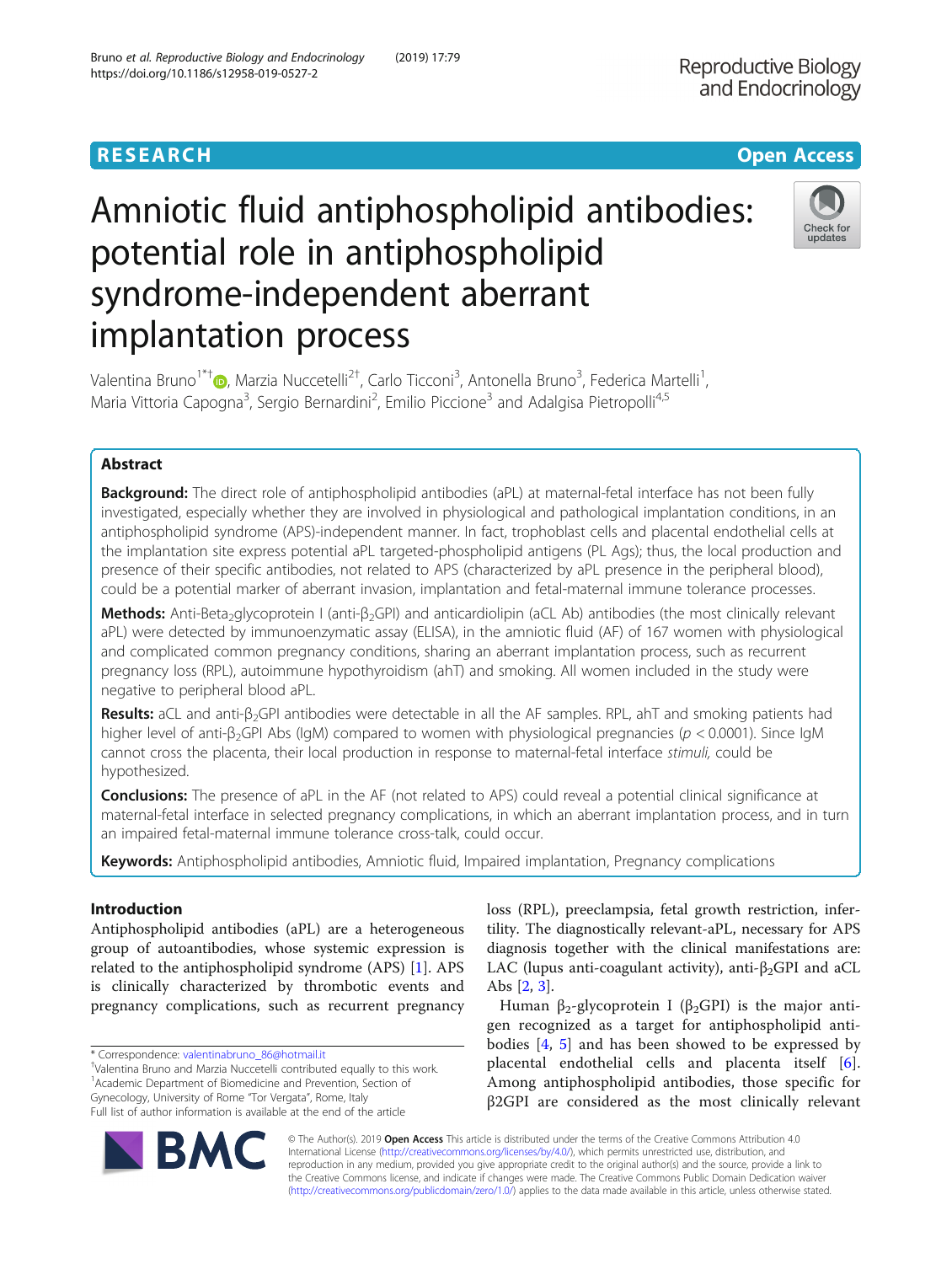for in pregnancy complications [\[7](#page-6-0), [8](#page-6-0)]. β2GPI is expressed in human extravillous trophoblast cell membrane, thus making these cells a target for aPL [[9](#page-6-0)–[11\]](#page-6-0).

By binding trophoblast-expressed β2GPI, their specific antibodies, caused dysfunctional modifications, such as a reduced human chorionic gonadotropin secretion and trophoblast invasiveness [\[12](#page-6-0), [13\]](#page-6-0), responsible for a defective placentation process.

In fact, it has been demonstrated that APS-induced complications in pregnancy are caused by direct effects of the aPL on trophoblasts, leading to an impaired trophoblast invasion [\[9](#page-6-0), [14](#page-6-0), [15\]](#page-6-0). This mechanism is confirmed by the abnormal expression of integrins and MMPs profiles (essential for feto-maternal interface and invasion process functionality), which aPL are responsible for [[16](#page-6-0)–[18](#page-6-0)], with a particular regard in vitro for monoclonal antibody (MAb) against  $\beta_2$ GPI [[19\]](#page-6-0).

Furthermore, anti-β<sub>2</sub>GPI MAb could have a potential role in disrupting feto-maternal tolerance process during invasion and implantation, by affecting galectin-1, an important immunomodulatory protein involved in regulatory T cells generation and recruitment at the implantation site, in order to avoid embryo rejection [[20\]](#page-6-0).

Moreover, anticardiolipin antibodies (aCL) are involved in adverse pregnancy outcomes, since they can cause decidual vasculopathy, uteroplacental insufficiency, placental thrombosis and infarction. The presence of aCL IgG in the amniotic fluid has been demonstrated in patients affected by APS, but not in a control group women [\[21\]](#page-6-0). There is no information, instead, about the presence of anti-β<sub>2</sub>GPI Ab in the amniotic fluid.

The aim of the study is to investigate the presence of the two most specific aPL in amniotic fluid, aCL and anti- $\beta_2$ GPI antibodies, in case of their absence in peripheral blood, to determine if they have a potential role in physiological and pathological pregnancy implantation processes, not related to APS. For this purpose amniotic fluid aPL were measured in women with physiological pregnancy and pregnant women affected by unexplained RPL, autoimmune hypothyroidism - a common autoimmune disease which has a role in pregnancy outcome - and in smoking pregnant women. These conditions were chosen since they are common in general population and share similar pathways related to a not proper implantation process, and thus they can be a challenging model to investigate local aPL dowstreaming effects. The scientific rationale beyond, rises from the knowledge that phospholipid antigens are located in the throphoblast cell membrane and in placental endothelial cells at the implantation site, and thus the presence of their related antibodies could be a potential marker of aberrant invasion, implantation and feto-maternal immune tolerance processes. To summarize, our research question was to investigate the potential direct role of the

influence of aPL in these pathological conditions in pregnancy, not related to the clinical manifestation of the APS, since its effect on pregnancy outcome is already well known: for that purpose we enrolled only patients with an unexplained RPL.

# Materials and methods

# Subjects and procedures

This prospective study involved 167 caucasian women of reproductive age. Subjects were divided into four groups:

- 1. Forty-seven no-smoking healthy women with current physiological pregnancy, at least 2 previous at term pregnancies and without any miscarriages or autoimmune disease (control group).
- 2. Thirty-six no-smoking healthy women affected by uRPL (defined as 2 or more consecutive abortions before 24th week of gestation, according to the ESHRE guidelines 2017) [[22](#page-6-0)], without any autoimmune disease (RPL group).
- 3. Forty smoking healthy women with current physiological pregnancy, at least 2 previous at term pregnancies and without any miscarriages or autoimmune disease (smoking group).
- 4. Forty-four no-smoking healthy women with current physiological pregnancy, at least 2 previous at term pregnancies and without any miscarriages affected by autoimmune hypothyroidism (ahT- diagnosis made by elevated TPOAb and/or TgAb above 350 IU/ml and basal TSH) [\[23\]](#page-6-0), but not by other autoimmune diseases (ahT group).

All the women included in this study attended as outpatients the Complex Operative Unit of Gynecology and Obstetrics of the University Hospital Policlinico Tor Vergata, Rome. Women with RPL were followed at the RPL Unit, whereas controls were followed at the Physiological Pregnancy Outpatients Clinic.

Patients were recruited at the amniocentesis stage, and then retrospectively excluded from previous RPL evaluations. Indeed, these patients were previously followed by our RPL unit, before pregnancy, and underwent our standardized diagnostic work-up, which included the following: a) collection of familial and personal medical, gynecological and obstetrical history with specific application to the previous miscarriages; b) gynecological examination; c) transvaginal ultrasound; d) hysteroscopy and, when appropriate, endometrial biopsy; e) endocrine evaluation panel: assay of LH, FSH, prolactin, progesterone in the midluteal phase, TSH, FT3, FT4, pituitary and ovarian androgens, insulin and glucose curve; e) karyotype of both partners; f) immunity panel: lupus anticoagulant, anti-β<sub>2</sub>GPI, aCL and anti-annexin V antibodies, anti-thyroid antibodies, *antinuclear* antibody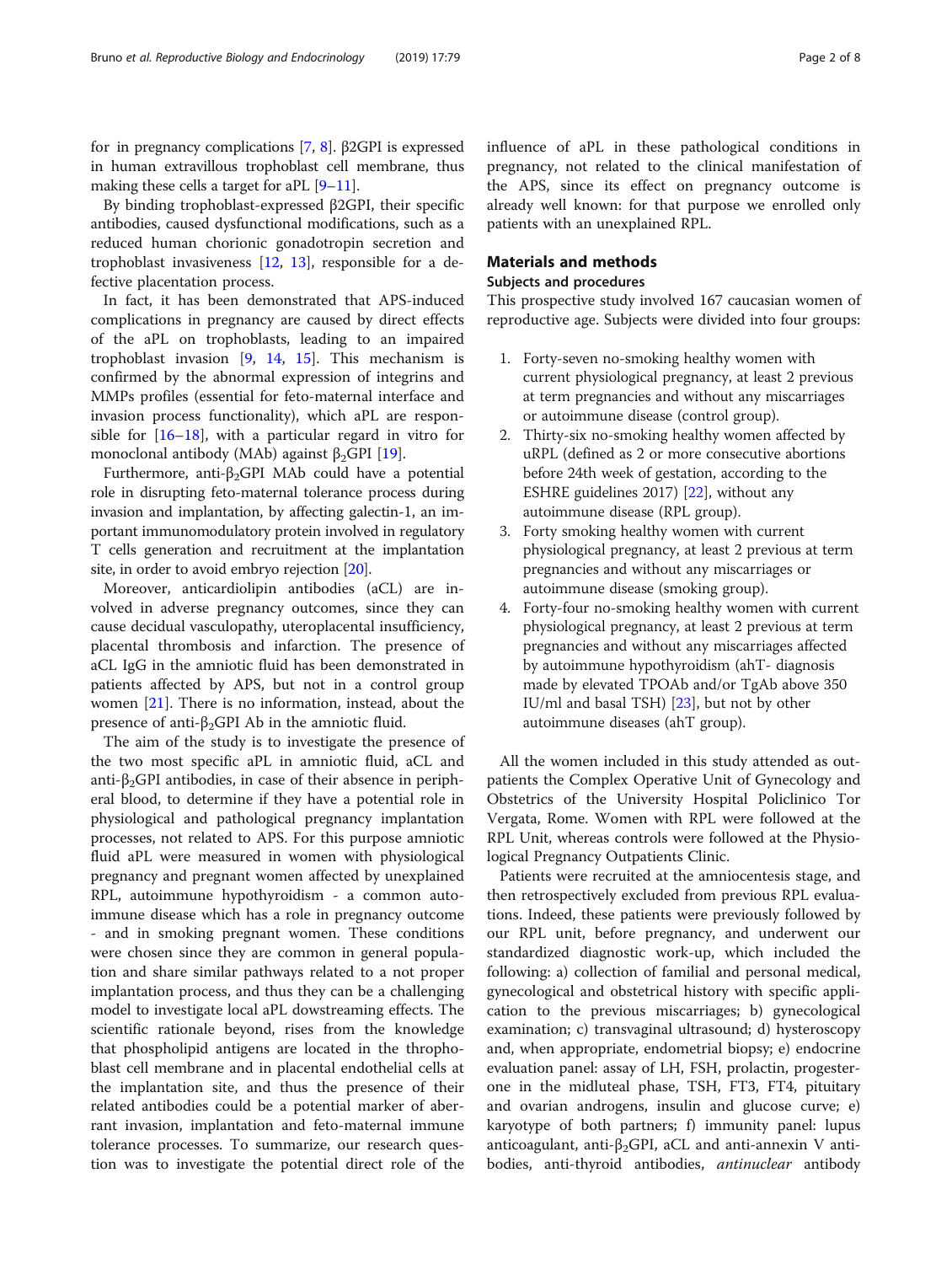(ANA), extractable nuclear antigen (ENA), anti-double stranded DNA antibody (anti-ds DNA), anti-smooth muscle antibody (ASMA) and anti-mitochondrial antibody (AMA); g) thrombophilia screening: protein C, protein S, AT III, APCR, homocysteine; determination of the following mutations: factor V [G1691A Leiden], factor II prothrombin [G20210 A], plasminogen activator inhibitor [PAI-1 4G/5G], methylen tetrahydrofolate reductase [MTHFR C677T and A1298C]. This workup was aimed to identify proven, probable and doubtful causes of RPL [[24](#page-6-0)–[27](#page-6-0)].

When all the above known causes for pregnancy loss had been discarded, women were diagnosed with unexplained RPL and were included in this study. Women with a history of at least 2 normal pregnancies at term, without any miscarriage were followed according the standardized protocol used in our unit, which complies with the NICE Clinical Guidelines [[28\]](#page-6-0).

In a first step, all women underwent amniocentesis, because of a 35 or more years old maternal age, positive first trimester screening, parental genetic disease, previous offspring affected by chromosomal abnormalities, were included in the study. In a second step, only patients received amniocentesis due to maternal age, were included in data analysis. Patients with other indications, such as positive first trimester screen or parental genetic diseases, were excluded and therefore not included in the analysis, since these factors may be considered as a bias, and therefore they would have affected the outcome variable.

Only singleton pregnancies were included in the study, and amniocentesis was performed at a gestational age of 16–18 weeks. Pregnancies with a fetus affected by chromosomal defects were excluded from this study.

An ultrasound check has been performed for all patients before amniocentesis by using an ultrasound Hitachi Logos equipped with a transabdominal 3,5 MHz probe. Fetal morphology, placental insertion, amniotic fluid, and FHR were checked. The skin was sterilized by topical povidone-iodine solution application. Amniocentesis was performed in a sterile environment and under continuous ultrasound guidance, by using a 20-gauge 20-cm needle. The easiest accessible and deepest amniotic fluid pocket, which ensure the minimal fetal presence was chosen, taken also into account maternal viscera and vasculature safety. The first milliliter of amniotic fluid was discharged as a standard protocol in clinical practice, and other 20 ml were collected for the cell culture. An ultrasound check was performed soon after the procedure and one hour after the procedure [[29](#page-6-0)].

After the amniocentesis, the discarded aliquot of amniotic fluid, after fetal karyotyping, was used to assess the presence of aCL antibodies IgM and IgG, and anti- $\beta_2$ GPI antibodies IgM and IgG. These discarded aliquots were obtained only after written informed consent. The present study was carried out in accordance with the Declaration of Helsinki, modified Tokyo 2004, and was approved by the Institutional Review Board (IRB) of Policlinico Tor Vergata University Hospital (protocol number: R.S. 64/15). Any collected information was anonymised and de-identified prior to analysis.

#### aPL and anti-β<sub>2</sub>GPI assessment

Anti-cardiolipin antibodies (IgG/IgM) and anti-beta2 glycoprotein I antibodies (IgG/IgM) were detected using commercial ELISA kits by INOVA Diagnostics (San Diego, CA, USA). Two hundred microliters of patient amniotic fluid (undiluted) and standard calibrators (ranging from 0 to 100 phospholipid units – MPL, GPL) were dispensed in duplicate and incubated for 30 min. After incubation with HRP (Horse Radish Peroxidase) IgG or IgM conjugate (30 min), the reaction was detected with the addition of a substrate solution (TMB chromogen). The absorbance of the colorimetric reaction was read at 450 nm. The sample concentrations were calculated on the corresponding standard curve equation.

### Statistical analysis

Kolmogorov-Smirnov test was used to analyze data distribution. Data are expressed as mean ± standard and median (range), as appropriated. Women's clinical characteristics have been analyzed by one way ANOVA followed by Tukey's multiple comparisons test. Statistical analysis has been carried out by using student's t test, since data were normally distributed. Significance was set at  $p \le 0.05$ . Statistical analyses were performed using GraphPad Prism ver. 7.0 (GraphPad Software, San Diego, CA, USA).

#### Results

#### Clinical characteristics of study women

Clinical characteristics of women enrolled in the study are reported in Table [1](#page-3-0). No significant differences were detected in patients' age and body mass index (BMI). All unexplained RPL patients were negative to the standardized diagnostic work-up, previously described. All groups were negative to peripheral blood APS assays.

### aCL and anti- $β<sub>2</sub>$ GPI antibodies (abs) assays

aCL (IgM, IgG) and anti- $\beta_2$ GPI (IgM, IgG) antibodies were found at detectable concentrations in all the amniotic fluid samples.

Higher level of anti-β<sub>2</sub>GPI Abs (IgM) ( $p \le 0.0001$ ) were detected in the amniotic fluid (AF) of pregnant women belonging to RPL group, smoking group and autoimmune hypothyroidism (ahT) group compared with women with physiological pregnancies (control group)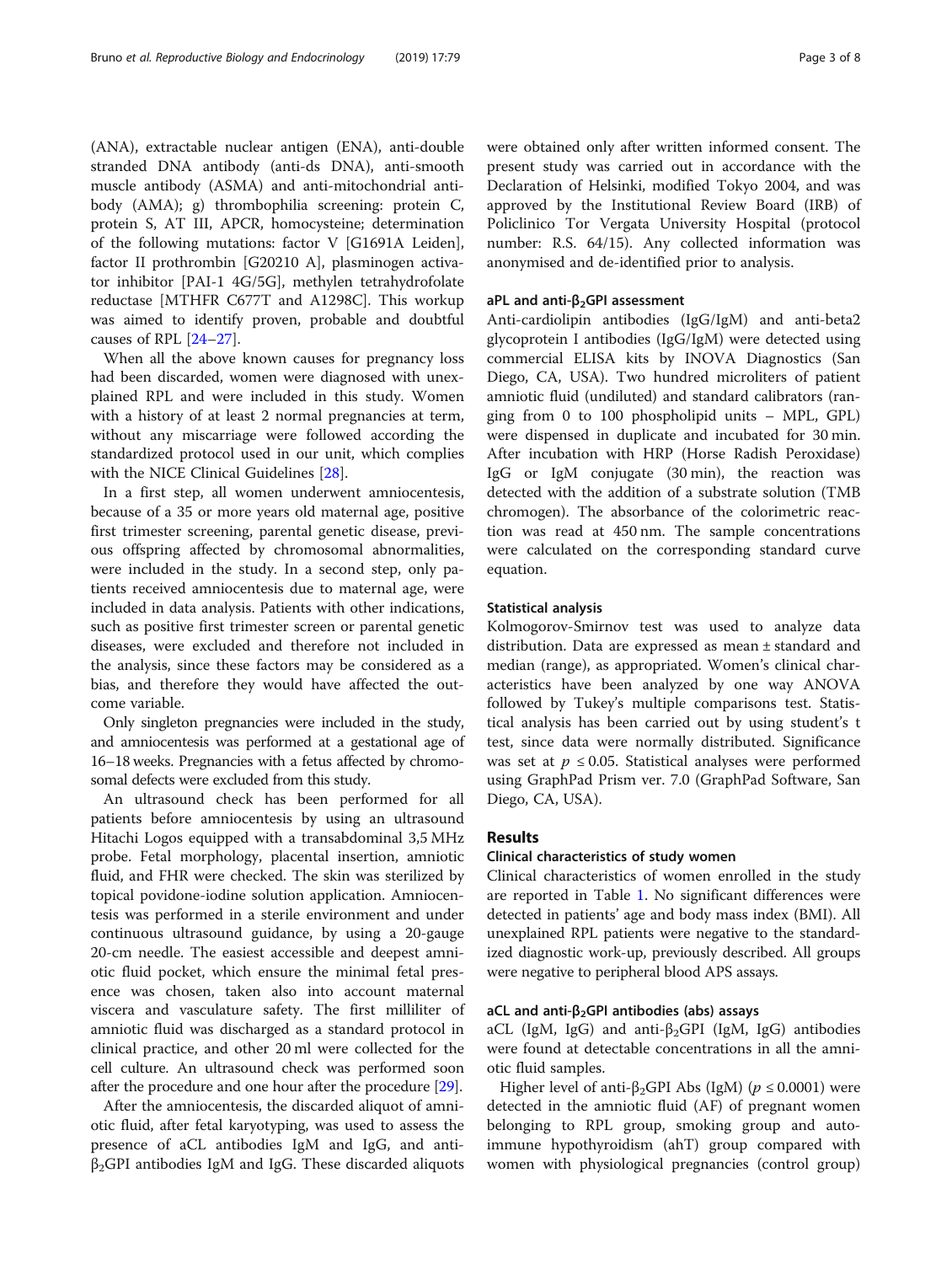|                                 | RPL Group $(n = 36)$ | Smoke Group $(n = 40)$  | ahT Group $(n = 44)$ | Control Group ( $n = 47$ ) |
|---------------------------------|----------------------|-------------------------|----------------------|----------------------------|
| Maternal age                    | $39.3 \pm 1.4$       | $37.5 \pm 3.3$          | $36,2 \pm 1,2$       | $38.4 \pm 3.4$             |
| BMI ( $\text{Kg/m}^2$ )         | $23 \pm 2.7$         | $24.7 \pm 4.6$          | $26,2 \pm 6,3$       | $23.9 \pm 4.6$             |
| Parity                          | $0,5(0-2)$           | $2(2-3)$                | $2(2-3)$             | $2(2-3)$                   |
| N. of miscarriages              | $2,6+1,3$            | -                       | -                    | $\overline{\phantom{0}}$   |
| Gestational week of miscarriage | $8,7+1,4$            | $\qquad \qquad \  \, -$ | –                    | $\overline{\phantom{0}}$   |

<span id="page-3-0"></span>Table 1 Clinical characteristics in study women

Data are expressed as Mean  $+$  S.D. or median and range, as appropriate

RPL recurrent pregnancy loss

ahT autoimmune hypothyroidism

(Figs. 1, [2](#page-4-0) and [3](#page-5-0)). Anti-cardiolipin (IgM, IgG) and anti $β<sub>2</sub>GPI$  Abs (IgG) levels were also investigated, however no differences were found among these groups (Figs. 1, [2](#page-4-0) and [3](#page-5-0)).

# Discussion

The main finding pointed out by our investigation is that all autoantibodies assayed in the amniotic fluid were observed to be detectable in all patients. At the best of our knowledge this is the first study in which aCL and anti- $\beta_2$ GPI Abs have been detected in the amniotic fluid of patients negative to the peripheral blood tests for aPL Abs.

These data could have a potential clinical implication suggesting a physiological role of the local production of these antibodies in pregnancy and a possible role of their level modifications in selected complications of pregnancy.

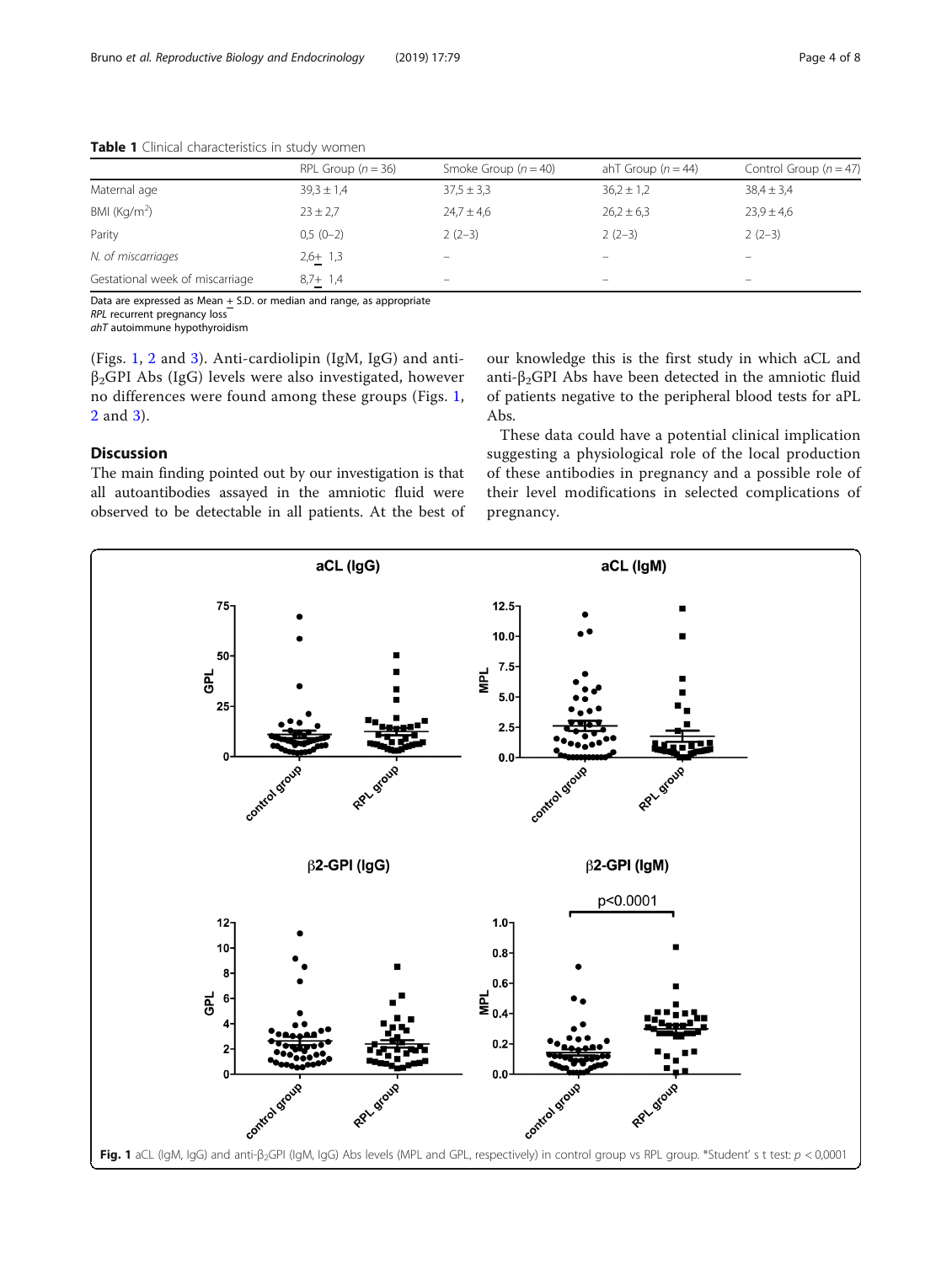<span id="page-4-0"></span>

Another major finding of the present study is that women with RPL, autoimmune hypothyroidism or smoking behavior have an important statistically significant difference in anti- $\beta_2$ GPI Abs (IgM) levels compared to control group. The higher levels in these pathological conditions were detected only for IgM class, supporting the idea of a local production of the investigated Abs, since all patients were negative for aPL Abs tests in peripheral blood and IgM cannot cross the placental barrier. Furthermore, fetus at the gestational weeks in which amniocentesis is performed (mostly at 16 weeks of gestation and anyway between 16 and 18 weeks of gestation), do not produce himself IgM (since his IgM production starts at 20 weeks of gestation) [[30](#page-6-0)]. By putting together all the above considerations, we can assume that IgM anti- $\beta_2$ GPI Abs could come from the placenta or at least from the immunological infiltrate at the fetal-maternal interface; to further support this hypothesis an endogenous production

of antibodies has been demonstrated: cultured trophoblast cells have been shown to produce IgG and transcripts encoding IgG molecules have been detected in this cell line [\[31](#page-6-0)].

Scientific literature strengthens this hypothesis, underlining the β<sub>2</sub>GPI presence only as a phospholipid antigen in trophoblasts cell membrane and placental endothelial cells, especially at the implantation site, as well as in the liver [\[6\]](#page-6-0). The pathological conditions taken into account are characterized by an aberrant implantation process, caused by anomalies in the immunological (RPL and ahT) and oxidative stress (RPL and smoking) physiological balances, leading to placental endothelial dysfunction, dysregulation in neo-angiogenesis pathways and accelerated apoptotic processes in trophoblast cell line [\[24,](#page-6-0) [32](#page-7-0)–[35](#page-7-0)]. The presence of anti- $\beta_2$ GPI Abs in the AF could represent a direct marker of placental dysfunction and of abnormal implantation, since an accelerated apoptotic process could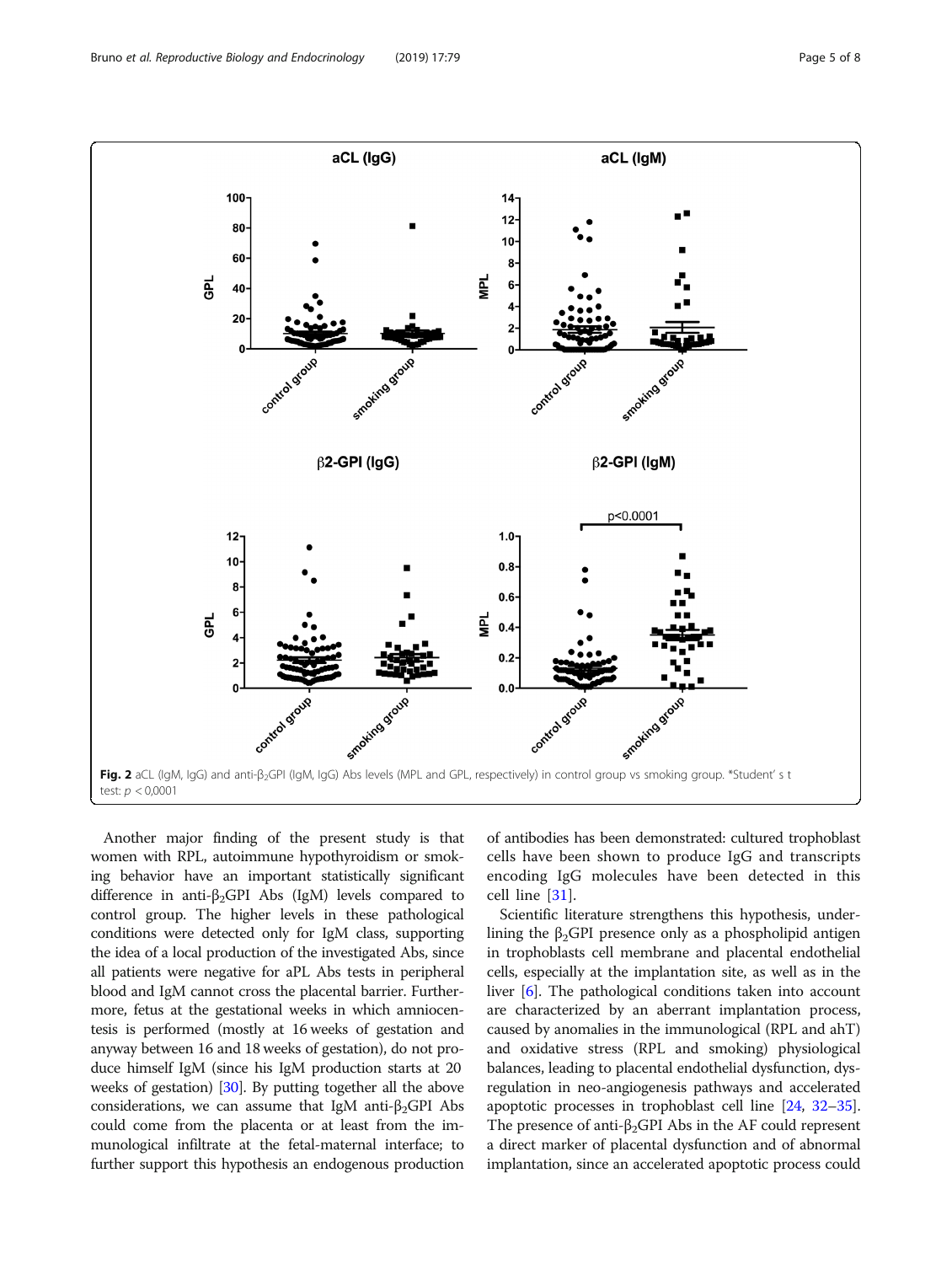<span id="page-5-0"></span>

expose the  $\beta_2$ GPI antigen from trophoblast cells disrupted membrane. A potential explanation about the detection of these antibodies in physiological pregnancy could be based on the continuous remodeling at the maternal-fetal interface in order to ensure adequate modifications to the developing placenta and fetus, during different stages of pregnancy. However, since these elevated auto-antibodies could also be only a response to some pathological conditions (such as autoimmune hypothyroidism, RPL unrelated to APS or smoking), but might not actually be pathological, further studies are needed to understand the pathophysiological local mechanism at the maternal-fetal interface related to the presence of aPL Abs in the amniotic fluid. Based on these observed results, and due to the low number of patients followed thorough all pregnancy steps by our team, and in turn their few known adverse obstetrical outcomes available in our medical records, the next step would be the realization of a randomized trial on a bigger cohort, to investigate from a clinical point of view, the potential in vivo effects of these laboratory findings.

# Conclusions

Based on our findings, antiphospholipid antibodies, and especially anti- $\beta_2$ GPI Abs (IgM), could have an APS- independent role in physiological pregnancy and in selected pregnancy complications. In particular IgM anti- $\beta_2$ GPI Abs could be a potential marker of an aberrant implantation process, with a consequence on the developing fetal-maternal immune tolerance cross-talk.

#### Acknowledgements

**None** 

#### Authors' contributions

V.B. conceived, designed, interpreted the results and wrote the paper. M.N. prepared the samples, performed and analyzed the experiments, interpreted the results. C.T. followed patient' s pregnancies, as the responsible Professor for outpatients clinics of Physiological Pregnancies, Recurrent Pregnancy Loss and Pregnancy Complications. A.B. collected the samples and built the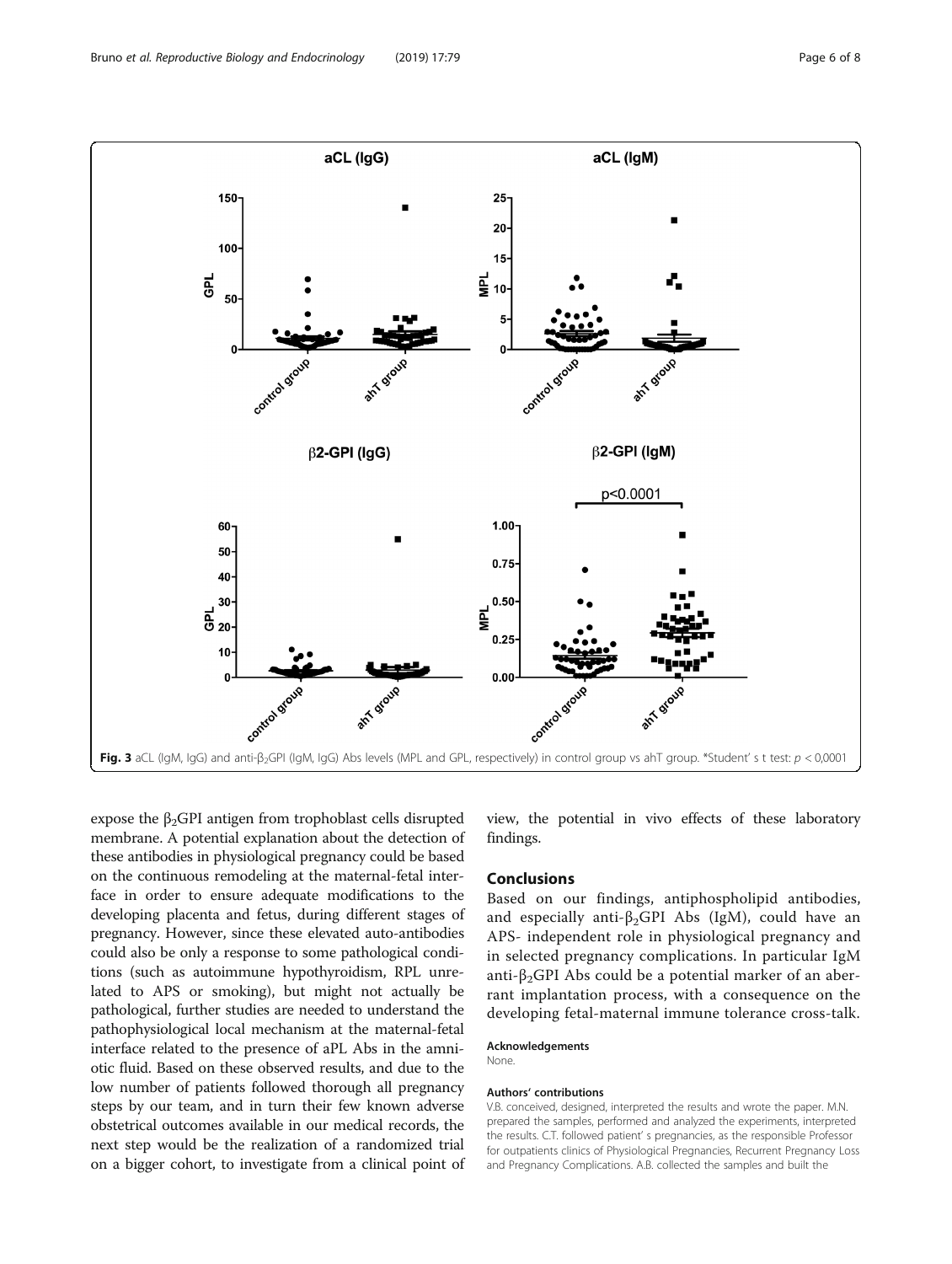<span id="page-6-0"></span>dataset. F.M. and M.V.C. performed amniocentesis and obstetric ultrasound thorough all pregnancies. S.B. coordinated experimental laboratory work, as the responsible Professor for Autoimmunity Section Laboratory. E.P. coordinated the clinical work, as the Head of Surgical Sciences Department, Section of Gynecology. A.P. coordinated all the research activities, performed amniocentesis and obstetric ultrasound, as the Responsible for the Unit of Prenatal Diagnosis. All authors participated in the revision and final approval of the manuscript.

#### Funding

No funding was required to carry out this work.

#### Availability of data and materials

The datasets used and analysed during the current study are available from the corresponding author on reasonable request.

#### Ethics approval and consent to participate

The present study was carried out in accordance with the Declaration of Helsinki, modified Tokyo 2004, and was approved by the Institutional Review Board (IRB) of Policlinico Tor Vergata University Hospital (protocol number: R.S. 64/15). All samples were obtained only after written informed consent, signed by the patients and the M.D.

#### Consent for publication

Not applicable.

#### Competing interests

The authors declare that they have no competing interests.

#### Author details

<sup>1</sup> Academic Department of Biomedicine and Prevention, Section of Gynecology, University of Rome "Tor Vergata", Rome, Italy. <sup>2</sup>Department of Experimental Medicine and Surgery, Tor Vergata University Hospital, Tor Vergata University, Rome, Italy. <sup>3</sup>Academic Department of Surgical Sciences, Section of Gynecology, Tor Vergata University Hospital, University of Rome "Tor Vergata", 00133 Rome, Italy. <sup>4</sup> Academic Department of Systems Medicine, University of Rome "Tor Vergata", Rome, Italy. <sup>5</sup>Department of Surgical Sciences, Section of Gynecology, Tor Vergata University Hospital, Rome, Italy.

#### Received: 19 May 2019 Accepted: 30 September 2019 Published online: 15 October 2019

#### References

- 1. Hughes GRV, Khamashta MA. The antiphospholipid syndrome. J R Coll Physicians Lond. 1994;28:301–4.
- 2. Miyakis S, Lockshin MD, Atsumi T, et al. International consensus statement on an update of the classification criteria for definite antiphospholipid syndrome (APS). J Thromb Haemost. 2006;4(2):295–306.
- 3. Wilson WA, Gharavi AE, Koike T, Lockshin MD, et al. International consensus statement on preliminary classification criteria for definite antiphospholipid syndrome: report of an international workshop. Arthritis Rheum. 1999;42(7):1309–11.
- 4. Fischetti F, Durigutto P, Pellis V, et al. Thrombus formation induced by antibodies to beta2-glycoprotein I is complement dependent and requires a priming factor. Blood. 2005;106(7):2340–6.
- Pierangeli SS, Vega-Ostertag ME, Raschi E, et al. Toll-like receptor and antiphospholipid mediated thrombosis: in vivo studies. Ann Rheum Dis. 2007;66(10):1327–33.
- 6. Agostinis C, Biffi S, Garrovo C, Durigutto P, Lorenzon A, Bek A, Bulla R, Grossi C, Borghi MO, Meroni PL, Tedesco F. In vivo distribution of b2 glycoprotein I under various pathophysiologic conditions. BLOOD. 2011;118(15):4231–8.
- 7. Meroni PL, Borghi OM, Raschi E, Tedesco F. Pathogenesis of antiphospholipid syndrome: understanding the antibodies. Nat Rev Rheumatol. 2011;7:330–9.
- Robertson SA, Roberts CT, van Beijering E, et al. Effect of beta2-glycoprotein I null mutation on reproductive outcome and antiphospholipid antibodymediated pregnancy pathology in mice. Mol Hum Reprod. 2004;10:409–16.
- Di Simone N, Meroni PL, Del Papa N, et al. Antiphospholipid antibodies affect trophoblast gonadotropin secretion and invasiveness by binding

directly and through adhered beta2-glycoprotein I. Arthritis Rheum. 2000;43:140–50.

- 10. Chamley LW, Allen JL, Johnson PM. Synthesis of beta2 glycoprotein 1 by the human placenta. Placenta. 1997;18:403–10.
- 11. Agostinis C, Biffi S, Garrovo C, et al. In vivo distribution of b2 glycoprotein I under various pathophysiological conditions. Blood. 2011;118:4231–8.
- 12. Di Simone N, Meroni PL, D'Asta M, Di Nicuolo F, D'Alessio MC, Caruso A. Pathogenic role of antibeta2- glycoprotein I antibodies on human placenta: functional effects related to implantation and roles of heparin. Hum Reprod Update. 2007;13(2):189–196. 34.
- 13. Meroni PL, Tedesco F, Locati M, et al. Anti-phospholipid antibody mediated fetal loss: still an open question from a pathogenic point of view. Lupus. 2010;19(4):453–6.
- 14. Di Simone N, Caliandro D, Castellani R, Ferrazzani S, De Carolis S, Caruso A. Low molecular weight heparin restores in vitro trophoblast invasiveness and differentiation in presence of immunoglobulin G fractions obtained from patients with antiphospholipid syndrome. Hum Reprod. 1999;14:489–95.
- 15. Jovanović M, Bozić M, Kovacević T, Radojcić L, Petronijević M, Vićovac L. Effects of anti-phospholipid antibodies on a human trophoblast cell line (HTR-8/ SVneo). Acta Histochem. 2010;112:34–41.
- 16. Di Simone N, Castellani R, Caliandro D, Caruso A. Antiphospholipid antibodies regulate the expression of trophoblast cell adhesion molecules. Fertil Steril. 2002;77:805–11.
- 17. Staun-Ram E, Shlomit G, Gabarin D, Shalev E. Expression and importance of matrix metalloproteinase 2 and 9 (MMP-2 and -9) in human trophoblast invasion. Reprod Biol Endocrinol. 2004;4(2):59.
- 18. Di Simone N, Marana R, Castellani R, et al. Decreased expression of heparin binding epidermal growth factor-like growth factor as a newly identified pathogenic mechanism of antiphospholipid-mediated defective placentation. Arthritis Rheum. 2010;62:1504–12.
- 19. Kovačević TM, Radojčić L, Tošić NM, Pavlović ST, Vićovac LM. Monoclonal antibody 26 cross-reactive with b2-glycoprotein I affects human trophoblast invasion in vitro. Eur J Obstet Gynecol Reprod Biol. 2013;171:23–2924.
- 20. Blois SM, Ilarregui JM, Tometten M, et al. A pivotal role for galectin-1 in fetomaternal tolerance. Nat Med. 2007;13:1450–7.
- 21. Cohen SB, Goldenberg M, Rabinovici J, Lidor AL, Dulitzky M, Gilburd B, Shoenfeld Y, Schiff E. Anti-cardiolipin antibodies in fetal blood and amniotic fluid derived from patients with the anti-phospholipid syndrome. Hum Reprod. 2000;15(5):1170–2.
- 22. RECURRENT PREGNANCY LOSS. Guideline of the European society of human reproduction and embryology. ESHRE Early Pregnancy Guideline Development Group. NOVEMBER 2017.
- 23. Gärtner R, Gasnier BC, Dietrich JW, Krebs B, Angstwurm MW. Selenium supplementation in patients with autoimmune thyroiditis decreases thyroid peroxidase antibodies concentrations. J Clin Endocrinol Metab. 2002;87(4):1687–91.
- 24. Christiansen OB, Steffenson R, Nielsen H, Varming K. Multifactorial etiology of recurrent miscarriage and its scientific and clinical implications. Gynecol Obstet Invest. 2008;66:257–67.
- 25. Pietropolli A, Giuliani E, Bruno V, Patrizi L, Piccione E, Ticconi C. Plasminogen activator inhibitor-1, factor V, factor II and methylenetetrahydrofolate reductase polymorphisms in women with recurrent miscarriage. J Obstet Gynaecol. 2014;34(3):229–34.
- 26. Pietropolli A, Bruno V, Capogna MV, Bernardini S, Piccione E, Ticconi C. Uterine blood flow indices, antinuclear autoantibodies and unexplained recurrent miscarriage. Obstet Gynecol Sci. 2015;58(6):453–60.
- 27. Ticconi C, Pietropolli A, Borelli B, Bruno V, Piccione E, Bernardini S, Di Simone N. Antinuclear autoantibodies and pregnancy outcome in women with unexplained recurrent miscarriage. Am J Reprod Immunol. 2016;76(5):396–9.
- 28. National Institute for Health and Clinical Excellence (NICE): Antenatal care for uncomplicated pregnancies. Clinical Guideline CG62. March 2008.
- 29. Pietropolli A, Martelli F, Vicario R, Montagnoli C, Ticconi C, Piccione E. Evaluation of fetal heart rate variation during amniocentesis: correlation with fetal karyotype. J Matern Fetal Neonatal Med. 2011;24(4):587–9.
- 30. van Furth R, Schuit HR, Hijmans W. The immunological development of the human fetus. J Exp Med. 1965;122(6):1173–88.
- 31. Gu J, Lei Y, Huang Y, Zhao Y, Li J, Huang T, Zhang J, Wang J, Deng X, Chen Z, Korteweg C, Deng R, Yan M, Xu Q, Dong S, Cai M, Luo L, Huang G, Wang Y, Li Q, Lin C, Su M, Yang C, Zhuang Z. Fab fragment